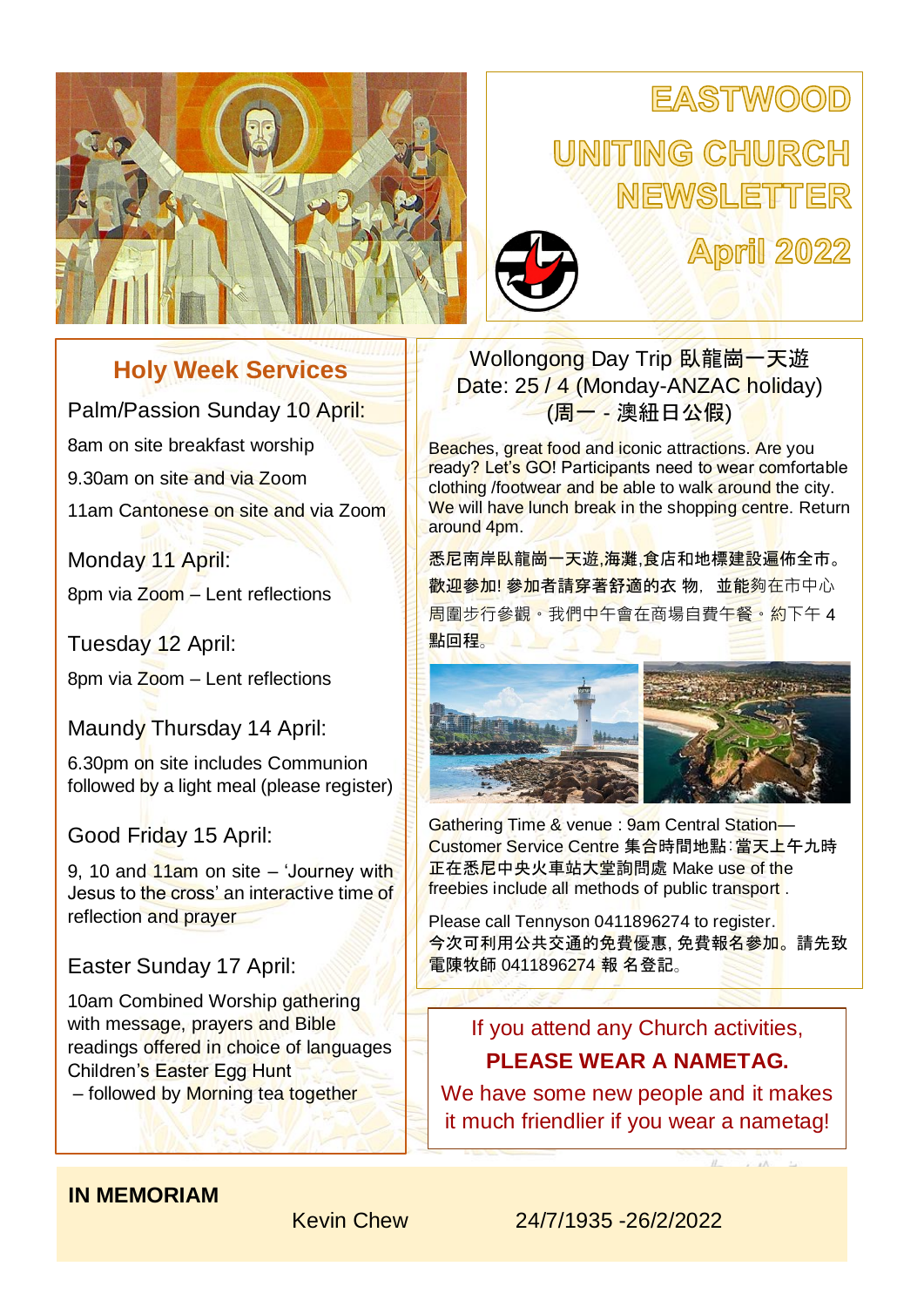#### APRIL Birthdays

| <b>Margaret Shannon</b>    | 1/4  |
|----------------------------|------|
| <b>Elliot Parker-Lacey</b> | 9/4  |
| <b>Brianna Weatherburn</b> | 11/4 |
| <b>Barbara Horrocks</b>    | 19/4 |
| Caitlyn Weatherburn        | 21/4 |
| Samantha Weatherburn       | 21/4 |
| <b>Janelle Dodd</b>        | 26/4 |
| <b>Eddy Ganschow</b>       | 28/4 |
|                            |      |

## **Leaders/PoD/Ch.Council - Team Strengths**

May 14, Noon-5pm with Rev Ben Gilmour

(Ministers from 11am) @ EUC (w lunch)

Please do the Gallup-Clifton Strengths Survey by May 7 in preparation. (a link will be sent).

If you are interested in standing for Church Council, you are also welcome to register for this (office).

## **BRINGING HOPE AND HUMANITY AMID FLOOD DEVASTATION**

Chaplain Lauris Harper is now in her second deployment to the flood-soaked and devastated Northern Rivers area of NSW.

It's a community that is reeling with a second significant flood event in almost as many weeks. The flood waters broke Lismore's levy and evacuation orders were again in place this week.

Mrs Harper, a fully qualified chaplain, was directly impacted with rising waters meaning



she had the evacuate hotel accommodation Wednesday morning. She also had to abandon her car as it wouldn't have made it through the floodwaters, highlighting the logistical challenges of responding to this flood crisis.

She is one of the 71 chaplains that have been deployed to flooded communities since late February, 59 from NSW's Disaster Recovery Chaplain Network (DRCN), 11 from the Victorian Council of Churches Emergencies Ministry and one from the ACT.

"It is impossible to comprehend what these people have suffered, they experienced record flooding in 2017 and told it would never be as bad again, then a worse flood event happened earlier this month and now three weeks later they have been inundated again," Mrs Harper said.

"It's hard to understand the strain, the immensity of what people feel, the mental health issues it creations – it's hard to understand unless you have been through it."

Mrs Harper said not only is there no easy or quick solutions but often accessing the help that is available is difficult, bureaucratic and dehumanising.

"One woman I spoke to who had lost everything in the Lismore floods just told me her story. And after I listened to her, she said it was the first time she had felt human, that she had felt valued and treasured since the disaster struck," she said.

Mrs Harper, who is a member of St Stephen's Uniting Church in Sydney, has deployed as a chaplain to several disasters.

Earlier in March she deployed to Lismore for five days where she worked in the evacuation centre set up in the Southern Cross University campus and which housed up to 150 people.

"There was an equal spread of men and women in the centre, many had little to start with but they had lost everything. Some were shattered, others showed significant resilience. Some were angry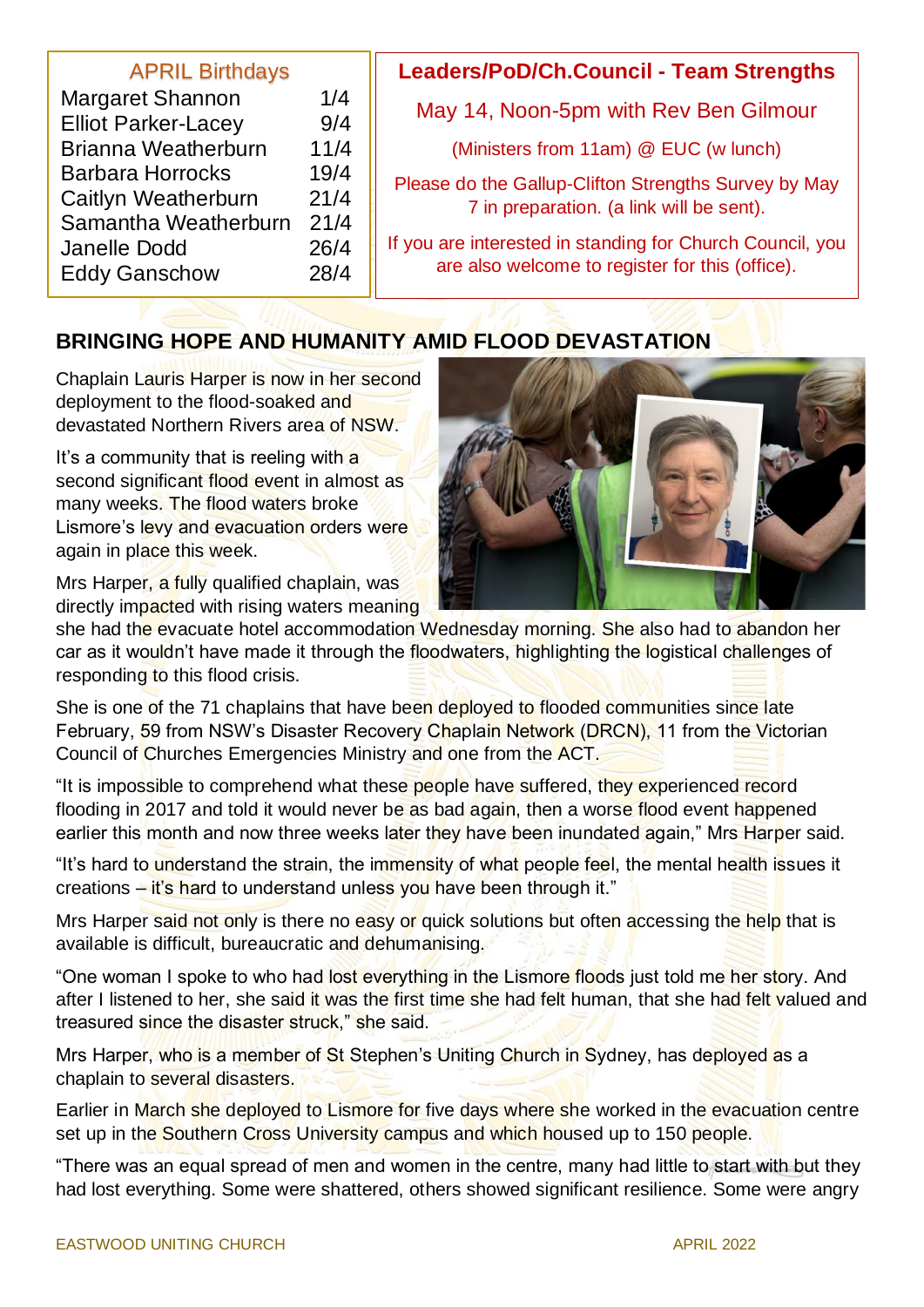and frustrated and felt let down by the system. But they were happy to have a chat and over that time I was able to develop some strong connection," she said.

"But to be back in this area again and to see the town under water again is heart breaking. This is a resilient community and there are stories of hope but the road to recovery is long and for many they cannot fathom what they will do next."

The Coordinator of the Disaster Recovery Chaplaincy Network, Rev. Dr. Stephen Robinson, said the situation in the Northern Rivers was very changeable with this week's 300mm of rain that was dumped across the region hampering recovery efforts.

"Today, due to the extreme weather situation and lack of access we could only field four chaplains across three evacuation centres, though there are ten evacuation centres currently open. Every other agency is having the same problem with access," Rev. Robinson said on Wednesday.

"Some of the DRCN chaplains have done multiple deployments out of area (from Sydney or Newcastle) up to two weeks total, some local chaplains continue to go on shift in centres and support people in their own, and nearby, communities despite living in the situation."

The Moderator's Flood Appeal, since the beginning of March, has received \$77,838.04 in donations. To date a total of \$115,150 has been released for recovery efforts, using some reserves that were in the fund.

> *article taken from Insights Magazine online 1 April 2022 Lauris and Alan Harper were long-time members of Eastwood Uniting Church*

#### **Mary, wife of Cleopas (i) Woman from Emmaus**

What is a respectful distance? Far enough not to hear the struggle for breath? Far enough not to see the perspiration trickle down the tortured frame? Or far enough to avoid the kicks and beatings of the soldiers.

What is this dehumanizing that comes with colonizing this empire? What bile arises as we watch and grieve for goodness hanging there? - One day an artwork, to hang upon a wall? This is not decorative, nor entertaining.

What is achieved? The desire is terror… to plant such fear within us that his broken body

becomes our broken spirit. How can anyone, even a prophet, choose this?

What is my role, but to bear witness to this darkness? I would not let Cleo come. for all the followers are in danger. All of us fear to make the choice that would draw us on so black a path. I bade him hide and I will bear the news to him when it is done.

#### What does it mean

to be among such a crowd of women? Our word means nothing in court of Law, yet we are the ones to watch and tell the eternal story of hate, and love, of suffering and death.

(John 19:25)

annet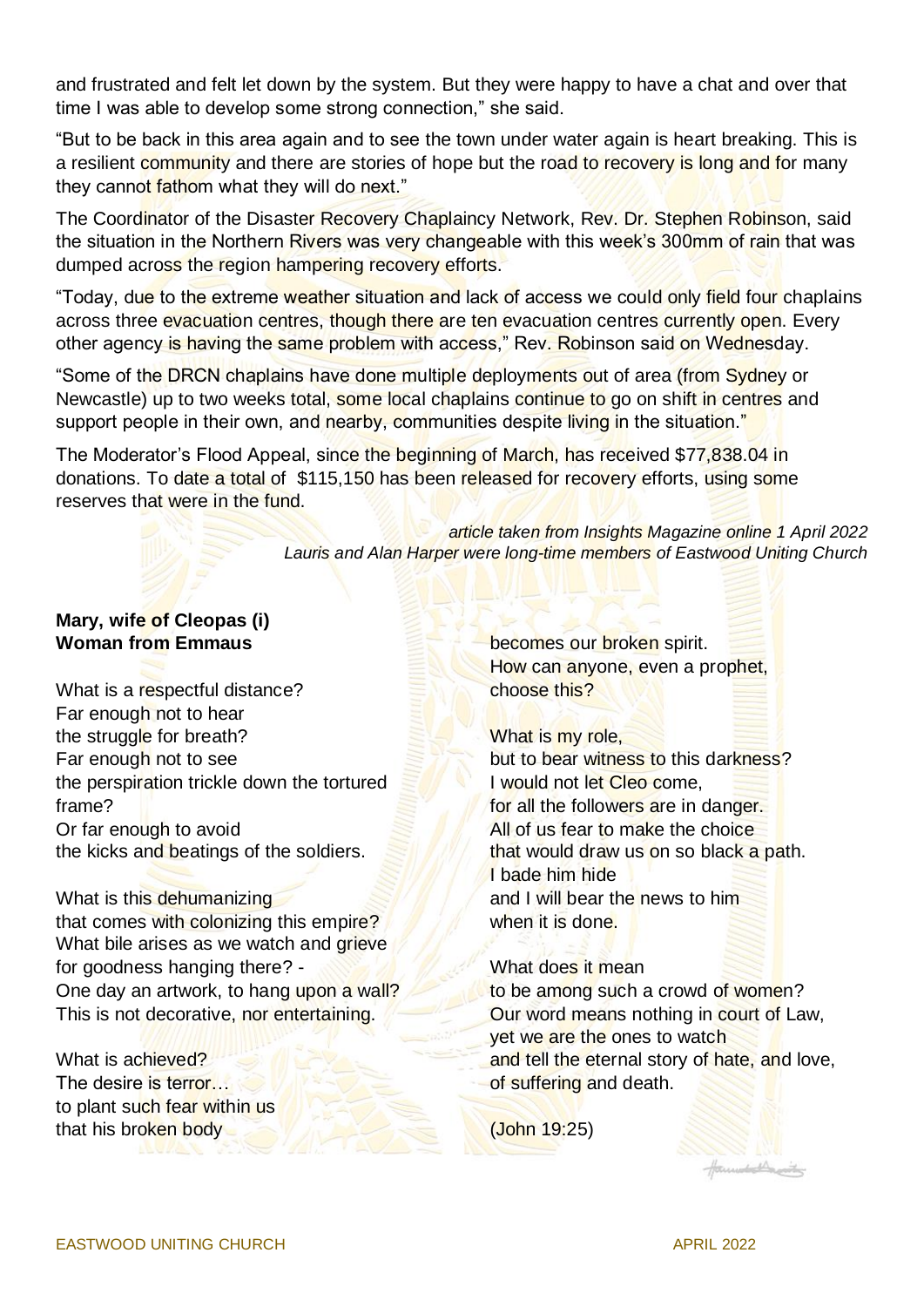#### **From the Minister's Desk**

Life is like riding a bicycle… when you fall off, you just need to get back on. When we moved to a city with lots of bike paths, I wanted to learn to ride a bike. Terry took me to a bike shop and I tried riding a bike in the lane behind the shop. I kept falling off. When he saw that I have no sense of balance and couldn't ride a bike, he took me back into the shop and asked for training wheels. After my bicycle falls, I needed a bit of special help to get going. They suggested that maybe I could have an adult trike instead (a 3-wheeler). I got the trike and started to get around! An obstacle had been overcome!

We hear the promises of good news and God's grace, but then we take a reality check. Even with a tricycle, well-grounded on three wheels, I can still fall over if I take a corner too fast. When I do fall, I may need help getting over my injuries.

During Lent, we may have reflected on life. Even if we have a balanced and integrated life, the Apostle Paul says, "I delight in the law of God... but I am still captive to the sin in my



embodied life…" (paraphrase, Rom 7:22-24). When I fall hardest, I need friends to help and encourage me to get back on track.

Just like potholes, obstacles to grace are common (and they can appear in front of us all the time!). This is when we most need friends to help pick us up and cheer us on  $$ and this is what a good congregational family will do.

It has been a real privilege to spend a little more time with those who have been able to be online for the Lenten studies. It has been important for those who have been unwell or those who are grieving to be able to connect with faith friends over recent weeks. Part of our discipleship responsibility is to seek such relationships, both for our own wellbeing and as a responsibility towards the wellbeing of others.

Do you have someone you can turn to in this congregation if you need a prayer or a word of encouragement? Do you ever offer prayer or encouragements to others? We are called into being companions on the journey, like pilgrims, like the couple walking with Jesus on the Emmaus Road. Sometimes, our paths may take us in different directions, but for the time that we are on the same road, we should be intentional about encouraging one another.

Our Lent studies talked about First and Last Meals. We explored celebrations and sacrifices. Perhaps the time between Easter and Pentecost will be a time when you can try having a meal (or a chat) with someone you have not known so well pre-covid. As we come out of isolation, emerging like butterflies, we are invited into new life and new relationships and a renewal of spirit. I am looking forward to what the Holy Spirit might be drawing us towards!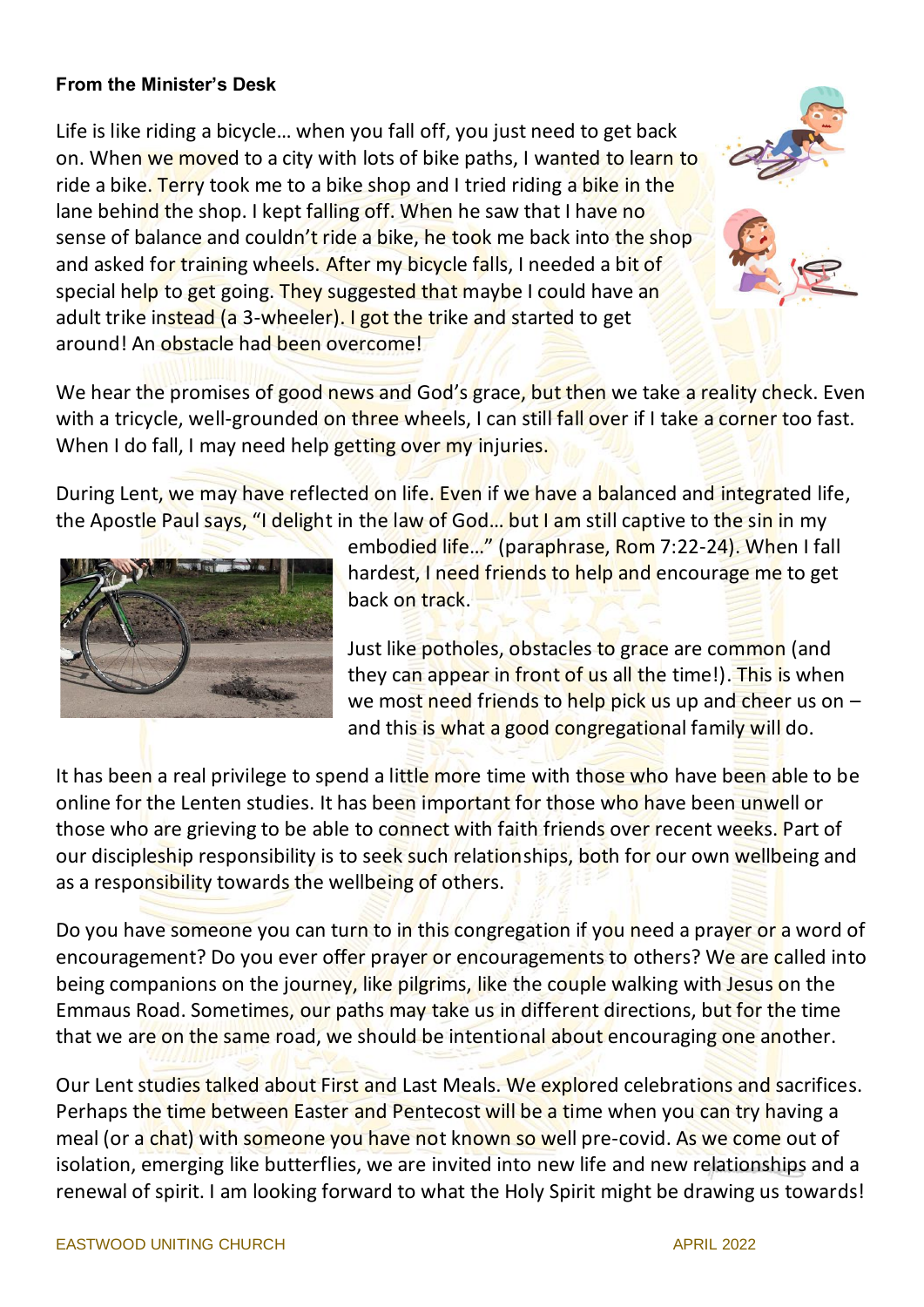## 24<sup>th</sup> March 2022 Church Council Meeting Update

1.Church Council Membership: Kerrie Springett welcomed to her first meeting (co-opted until elections can be held at the next Congregation meeting on June 19.)

2. Chinese language worship: Worship leader Esther Shih has advised of her departure from EUC. An appropriate thank you is being arranged.

3.Caring: Lesley Bradbury has resigned as Co-ordinator of the Caring Umbrella Group and was thanked for her service leading the pastoral care team. Church Council is grateful that Lesley will continue as a member of Church Council.

4.School Religious Education: Church Council was informed by Peggy Looby that Special Religious Education could not continue at Eastwood Public School due to the lack of an adequately trained and accredited person and COVID19 difficulties. The importance of SRE was highlighted and it is considered a mission priority.

5. Worship: 8.00am - Continue using Zoom, aiming for once a month on-site.

9.30am – Hybrid online and onsite, with morning tea.

Sunday School - Continue face-to-face at 9.30am, with zoom option.

11.00am – New small group mostly Cantonese language, continue as a trial until the end of April.

2.00pm – Mostly mandarin language, in a transitional stage due to Esther leaving.

6.Property: Noted various property maintenance and technology issues to be addressed by the Property Committee.

7.Vision: Planning day, for all staff, church leaders and CC to be held 14 May. Rev Ben Gilmore (Director of Vital Ministry Leadership, from Uniting Mission and Education) will assist on the day.

Next Church Council meeting: Thursday 28th April 2022.

**Next Congregation meeting to be held on 19 June** to:

Adopt a budget for 2022/2023 Elect members for Church Council and representative to Presbytery Receive annual reports for 2021

If you have any matters that you wish to raise with Church Council, please contact myself or any other members: Emma Jarvis (Council Chair), Janelle Dodd (Treasurer), Rev. Dr. Amelia Koh-Butler (Minister), Rev. Tennyson Chan (Minister), Lesley Bradbury (Caring), John Brunton (Vision), Sylvia Huang, Jermaine Yan (Chinese worship), Jason Masters (Congregation rep), Mark Leal, Kerrie Springett.

Linda Brunton Congregation Chair

Welcome to our Ministry Field Student for this year … BRENDON LUKIN

*On Easter Sunday, I commence my Field Education Placement at Eastwood Uniting Church. I am a Third Year Ministry Candidate in Formation at United Theological College, North Parramatta. Although I am originally from Western Sydney, it has been 17 years since I last lived here. I am 51 years old and married to Cath who is a music teacher. Our 20-year-old son Dominic is also a musician and is studying at the Sydney Conservatorium of Music on tuba.*



**APRIL 2022**